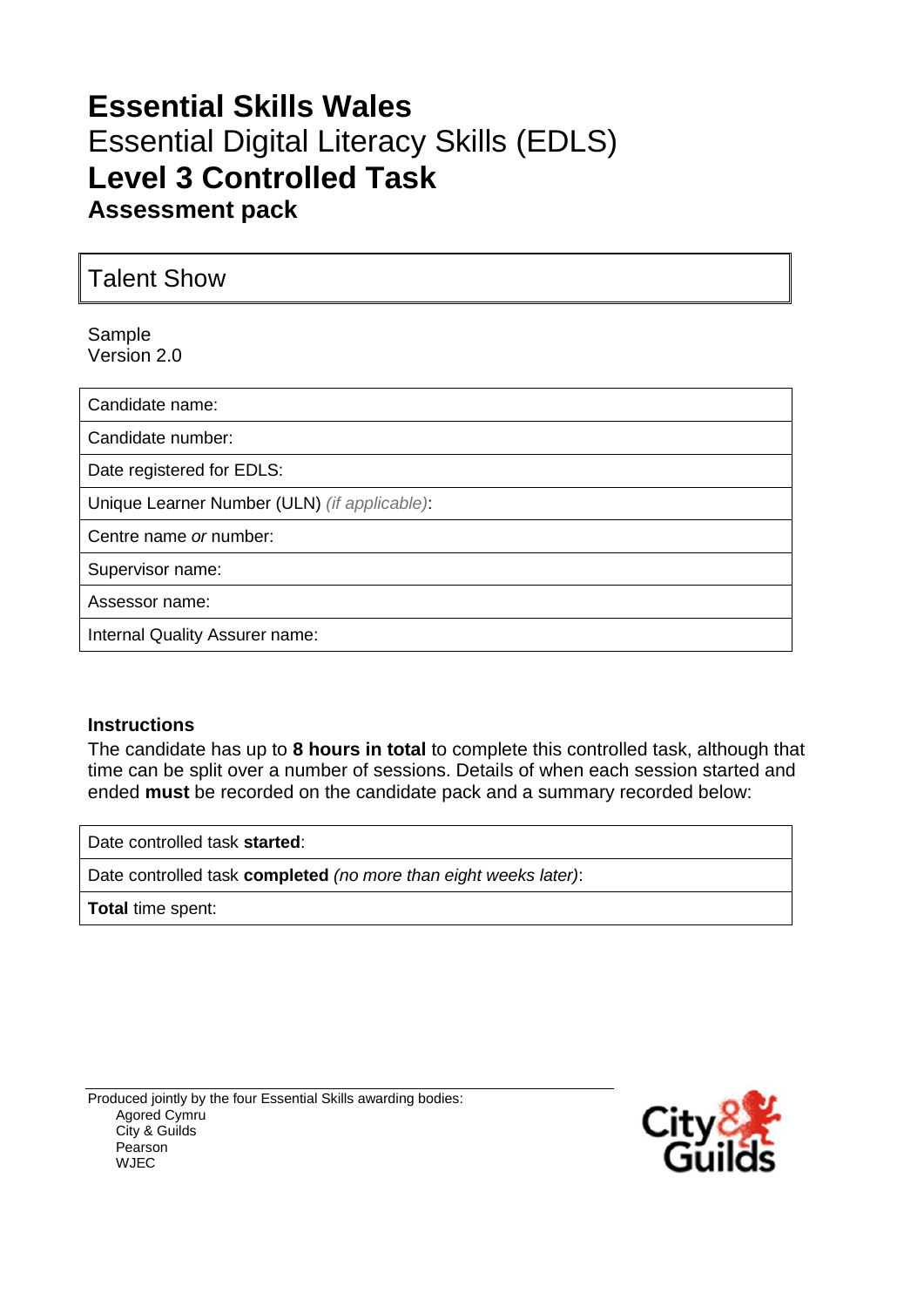# **Assessment requirements**

The following is a summary of the Essential Skills Wales (ESW) Controlled Task Conditions. These requirements should be read in conjunction with the relevant **Controlled Task Candidate Pack**. General assessment guidelines applicable to all ESW assessments can be found in the **Essential Skills Wales Suite** *Qualification Handbook*.

# **Controlled task assessment**

Controlled tasks are **summative assessments** measuring subject-specific skills. Candidates will need to show they can utilise these skills in a holistic manner, relevant to real-life circumstances. The assessment outcome is **pass/fail**.

Controlled tasks must be:

- internally assessed, by appropriately qualified staff, using the Marking Schemes provided. Please see section 2.2 of the *Qualification Handbook* for details of staff qualification.
- internally quality assured, by appropriately qualified staff.
- external quality assured/moderated by City & Guilds compliant with **Controlled Task Conditions**.

## **Controlled task conditions**

This controlled task must be completed under the conditions set out below. 'Controlled' relates to all aspects of how the task is administered and assessed.

Candidates should only attempt this controlled task when they have been registered for this qualification and have developed the necessary skills at the required level. Learning development input should be completed before the candidate attempts this controlled task. This controlled task must normally be completed before the structured discussion is attempted.

### **Working period**

The candidate must complete this controlled task within an 8 week 'working period'. The working period commences on the date the candidate starts working on the task. The working period may be extended only in specific extenuating circumstances. Please see section 4.3 of the *Qualification Handbook* for further information.

#### **Working time**

The candidate has up to **8 hours in total** to complete this controlled task. This task 'working time' allowance will formally start at the point when a task is first provided to the candidate. The task working time may be extended only in specific extenuating circumstances. Please see section 4.3 of the *Qualification Handbook* for further information.

The candidate is allowed research time when working on Part 1 of the Controlled Task and must be carried out under controlled conditions. This must be only be used for this part of the Controlled Task. The research time must be recorded on the front of the Candidate Pack.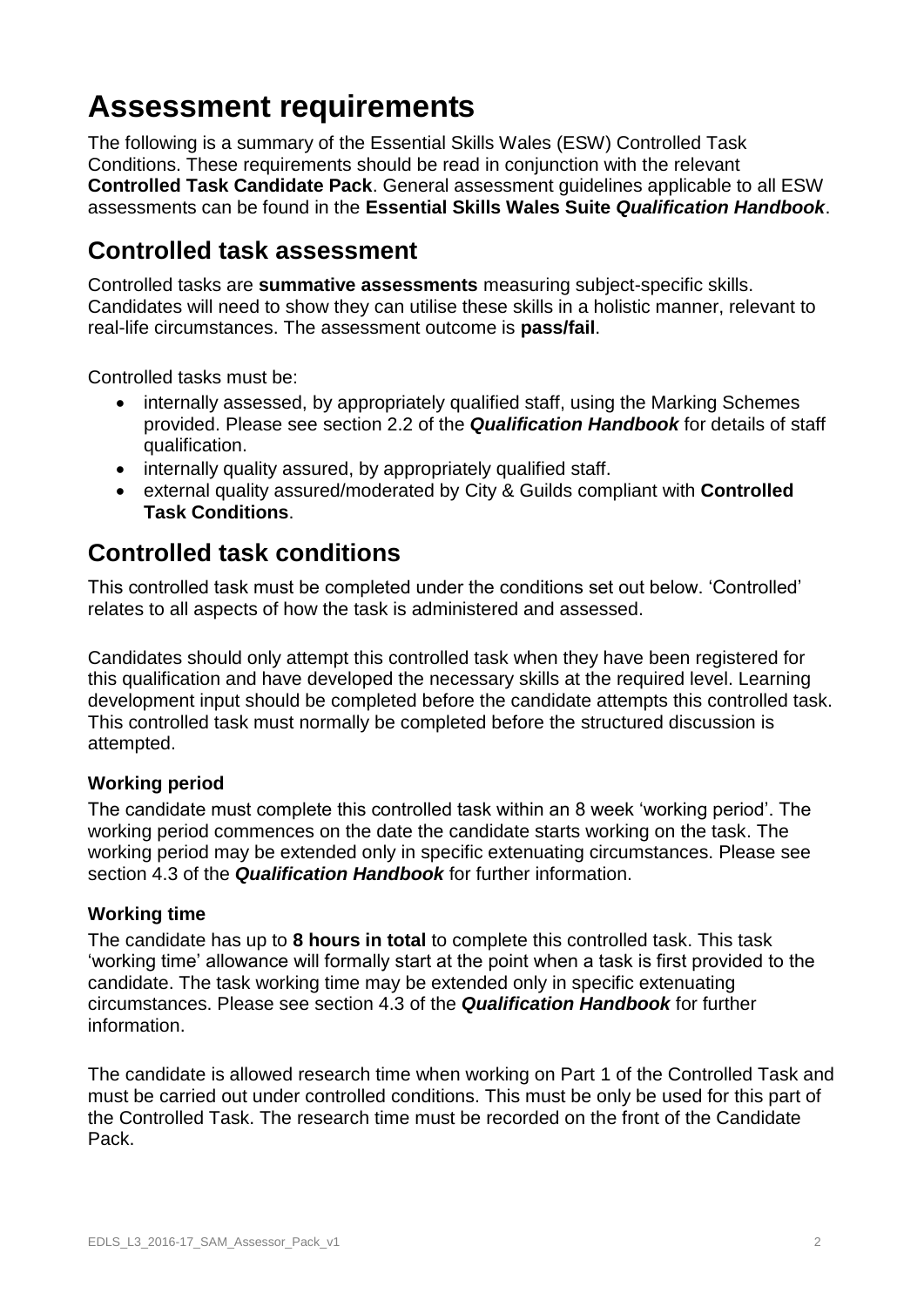#### **Supervised conditions**

This controlled task must be completed under the following supervised conditions:

- This task is an 'open book' assessment. Candidates may have access to routine resources that might be available in a 'real life' situation, for example: PCs/laptops, tablets, dictionaries, calculators, reference books, relevant class notes and source material approved by their tutor so long as they are not designed *specifically* to assist with this assessment and do not compromise independent achievement of the standard. The candidate can access the Internet using supervised facilities.
- The environment within which tasks are completed must be supervised. This supervision must be **continuous** and ensure no interruption and/or undue influence is possible whilst candidates are working on the task. Suitable locations might include a classroom, a library or a workplace as long as an appropriate environment and supervision is maintained. For the avoidance of doubt, this environment does not require formal 'examination' conditions.
- The supervisor must be a reliable, responsible person who is accountable for ensuring adequate supervision and control of the environment is maintained. The supervisor must be present throughout the working time and be able to confirm that each candidate produced all work independently. The supervisor can be the candidate's tutor and/or assessor or another suitable person.
- This controlled task may be completed in one session or split over several sessions, as long as no learning or preparation is provided in between. If not completed in one sitting, the candidate's papers and all materials produced by the candidate must be collected in and stored securely until the next working time session begins. On no account may candidates take any of their work away with them between sessions, for example to work on a task at home.
- The working period and working time taken to complete this controlled task must be monitored and recorded as indicated on the front page of the *Candidate Pack*. The candidate, supervisor, assessor and centre details must be completed and the declarations must be signed and dated before completed tasks are submitted for assessment.

#### **Assistance and access arrangements**

Assessors may provide candidates with the opportunity to clarify task requirements during the working period however this must not extend to any form of formative feedback. For example, recommending that a candidate should review their calculations would be inappropriate, whereas recommending the candidate re-read a particular section of the task requirements would be acceptable. Please see section 4.6 of the *Qualification Handbook* for further information on access arrangements.

#### **Second and subsequent attempts**

A specific controlled task can be attempted only once. However, a candidate may undertake a different controlled task, (either another title from the City & Guilds preapproved bank or a centre devised assessment that has been approved by City & Guilds at another time if they do not pass. Wherever the candidate is unsuccessful, they **must** undergo further development in the relevant skill(s) before re-attempting at a later date.

#### **Collaboration**

This controlled task requires the candidate to work as part of a group for some activities.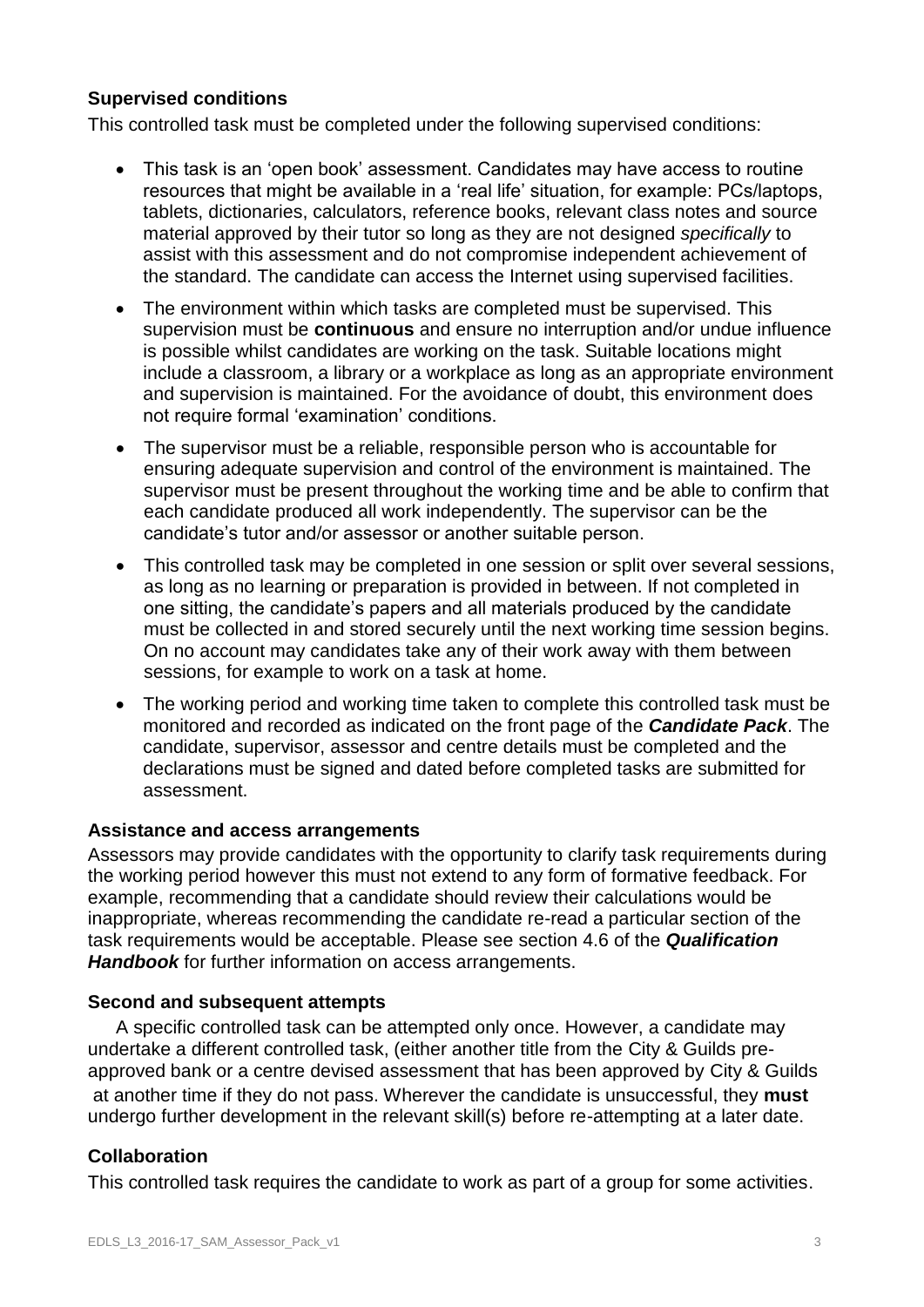# **1. Assessment records**

**Essential Digital Literacy Skills at Level 3 Controlled Task Assessment Criteria Task title/topic: Talent Show**

| <b>Criteria</b>                                                                                                                  | <b>Evidence</b>                                                                                                                         | Ref | <b>Marks</b><br>available | Controlled<br><b>Task Marks</b> |
|----------------------------------------------------------------------------------------------------------------------------------|-----------------------------------------------------------------------------------------------------------------------------------------|-----|---------------------------|---------------------------------|
| <b>DLL3.2 Digital Productivity</b>                                                                                               |                                                                                                                                         |     |                           |                                 |
| Be able to organise, store, share, permission and<br>protect digital information                                                 | Evidence shows creation and use of at least two<br>folders (1)                                                                          | 1.1 |                           |                                 |
| Effectively manage storage structures of digital<br>resources $(4)$                                                              | At least one subfolder exists in each folder (2)<br>Meaningful names applied consistently to all<br>folders/files to support access (1) |     |                           |                                 |
| Manage and review the most efficient way of<br>$\bullet$<br>organising the storage and permissioning of digital<br>resources (2) | Evidence of appropriate permission of digital<br>resources being granted (2), [1 for folders, 1 for<br>files]                           | 2.1 | 13                        |                                 |
| Assess and implement appropriate methods of<br>securing digital information (5)                                                  | At least two methods of securing digital<br>information:                                                                                | 2.1 |                           |                                 |
| Store digital resources using appropriate indexing<br>strategies for use in a range of digital projects and<br>activities (2)    | identified (2)<br>assessed (2)<br>At least 1 implemented (1)                                                                            | 2.2 |                           |                                 |
|                                                                                                                                  | Evidence of at least 2 indexing strategies<br>e.g.tagging, bookmarking, file naming protocols<br>(2)                                    | 1.3 |                           |                                 |
| <b>Total Marks Available</b><br>(minimum required for a pass)                                                                    |                                                                                                                                         |     | 13(9)                     |                                 |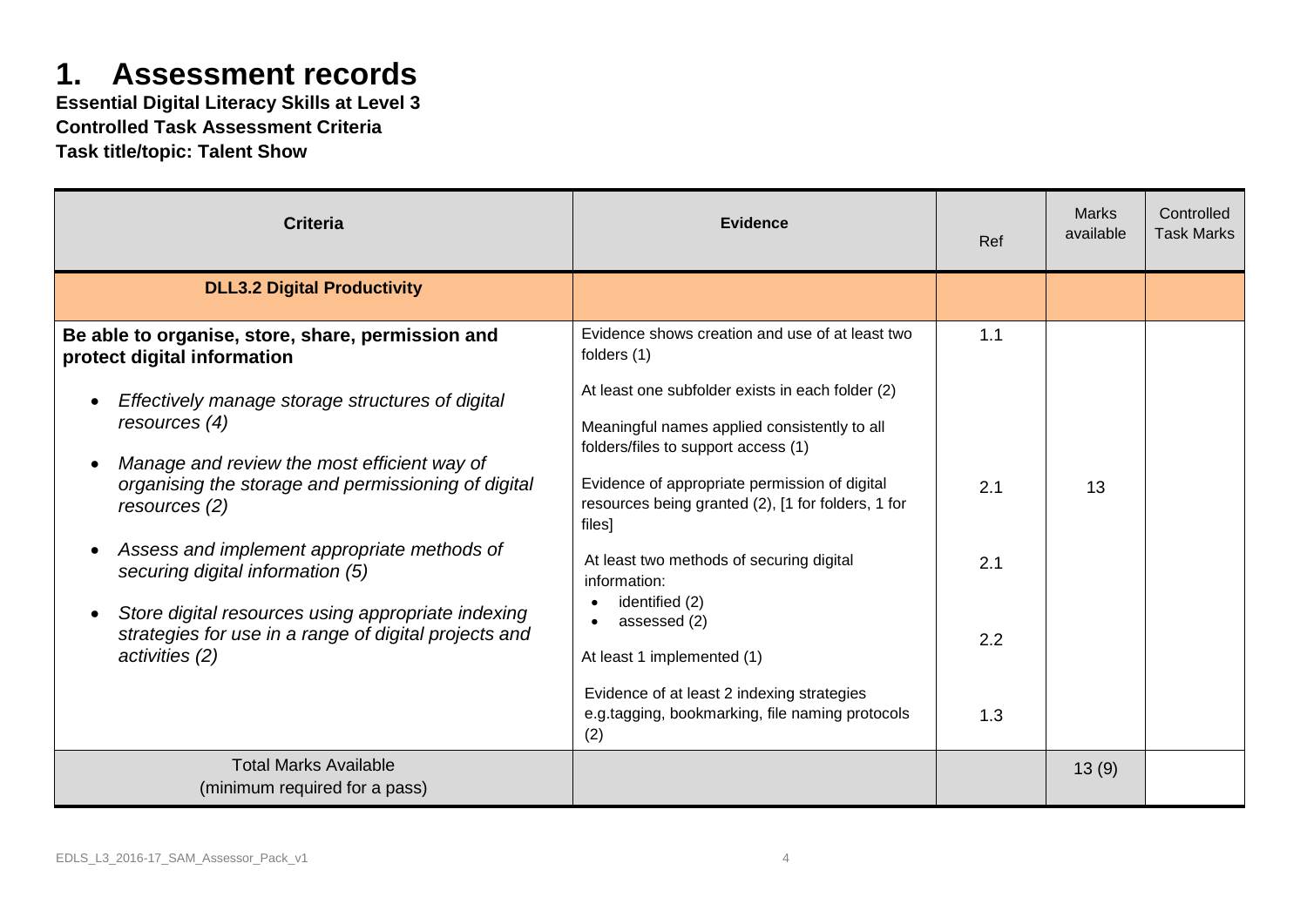| <b>Criteria</b>                                                                                                                                                                                                      | <b>Evidence</b>                                                                                                                                                                   | Ref                 | <b>Marks</b><br>available | Controlled<br>Task<br><b>Marks</b> |
|----------------------------------------------------------------------------------------------------------------------------------------------------------------------------------------------------------------------|-----------------------------------------------------------------------------------------------------------------------------------------------------------------------------------|---------------------|---------------------------|------------------------------------|
| <b>DLL2.3 Digital Information Literacy</b>                                                                                                                                                                           |                                                                                                                                                                                   |                     |                           |                                    |
| Be able to search for, evaluate and use digital<br>information to complete complex tasks or solve<br>complex problems<br>Carry out advanced searches using appropriate<br>search engines, functions and features (2) | Evidence of multiple searches, using<br>advanced/refined search criteria (2) (e.g. refining<br>search by creative commons licences)<br>[For unrefined searches award 1 mark only] | 1.2/1.3             |                           |                                    |
| Retrieve, organise and classify digital information<br>$\bullet$<br>into a structured format using appropriate indexing<br>strategies (1)                                                                            | Information found and stored in a structured format<br>within the folder structure (1)                                                                                            | 1.3                 | 5                         |                                    |
| Use digital information which is in a suitable format<br>for a range of audiences to complete complex tasks<br>or solve complex problems (2)                                                                         | Digital information has been retrieved and used to<br>inform decision making process and design (1)<br>Appropriate digital information has been shared (1)                        | 2.3/3.1/<br>2.3/4.2 |                           |                                    |
| <b>Total Marks Available</b><br>(minimum required for a pass)                                                                                                                                                        |                                                                                                                                                                                   |                     | 5(3)                      |                                    |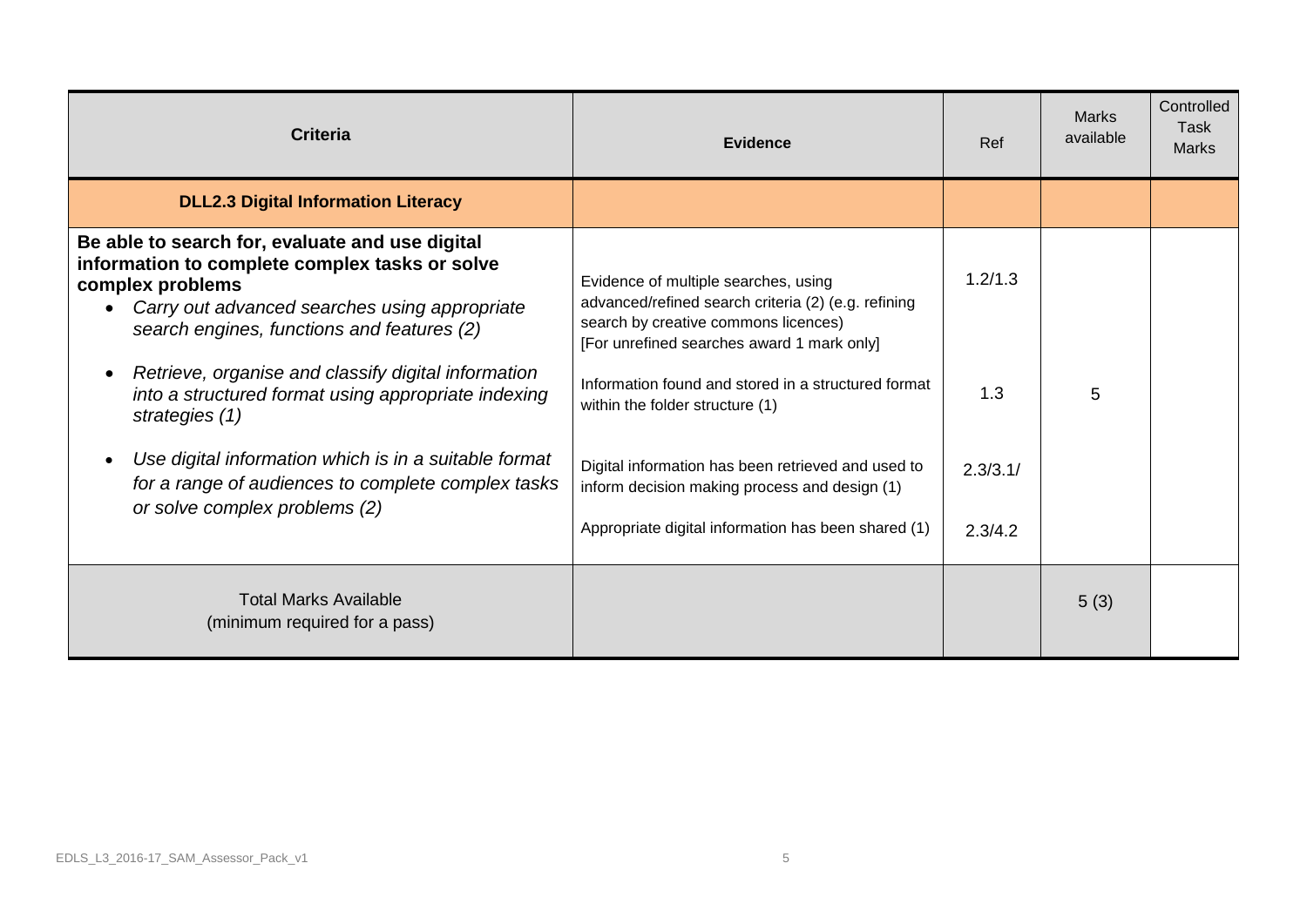| <b>Criteria</b>                                                                                                                                                                                                                                                                                                                                                                                                      | <b>Evidence</b>                                                                                                                                                                                                                                                                                                                                                                                                        | <b>Ref</b>                                  | <b>Marks</b><br>available | Controlled<br><b>Task</b><br><b>Marks</b> |
|----------------------------------------------------------------------------------------------------------------------------------------------------------------------------------------------------------------------------------------------------------------------------------------------------------------------------------------------------------------------------------------------------------------------|------------------------------------------------------------------------------------------------------------------------------------------------------------------------------------------------------------------------------------------------------------------------------------------------------------------------------------------------------------------------------------------------------------------------|---------------------------------------------|---------------------------|-------------------------------------------|
| <b>DLL2.4 Digital Collaboration</b>                                                                                                                                                                                                                                                                                                                                                                                  |                                                                                                                                                                                                                                                                                                                                                                                                                        |                                             |                           |                                           |
| Be able to plan, organise and apply effective and<br>efficient collaborative working practices (CT)<br>Explore opportunities to collaborate with others to<br>$\bullet$<br>complete a complex task or solve a complex problem<br>(2)<br>Select appropriate digital methods of communicating<br>$\bullet$<br>with a team $(2)$<br>Use and evaluate the most suitable combination of<br>$\bullet$<br>digital tools (6) | Collaboration has occurred (1)<br>and a complex task completed (1)<br>Evidence shows appropriate digital method of<br>communication is used (1) with justification (1)<br>Collaborative tools used to contact team (1)<br>share resource (1)<br>Review digital solution of one other team member<br>(1)<br>Evaluation of the team collaboration (1) evaluation<br>shows justification with reference to efficiency (1) | 2.3/4.3<br>2.3/4.3<br>4.1<br>4.3<br>4.2/4.4 | 10                        |                                           |
| <b>Total Marks Available</b><br>(minimum required for a pass)                                                                                                                                                                                                                                                                                                                                                        | and effectiveness (1)                                                                                                                                                                                                                                                                                                                                                                                                  |                                             | 10(7)                     |                                           |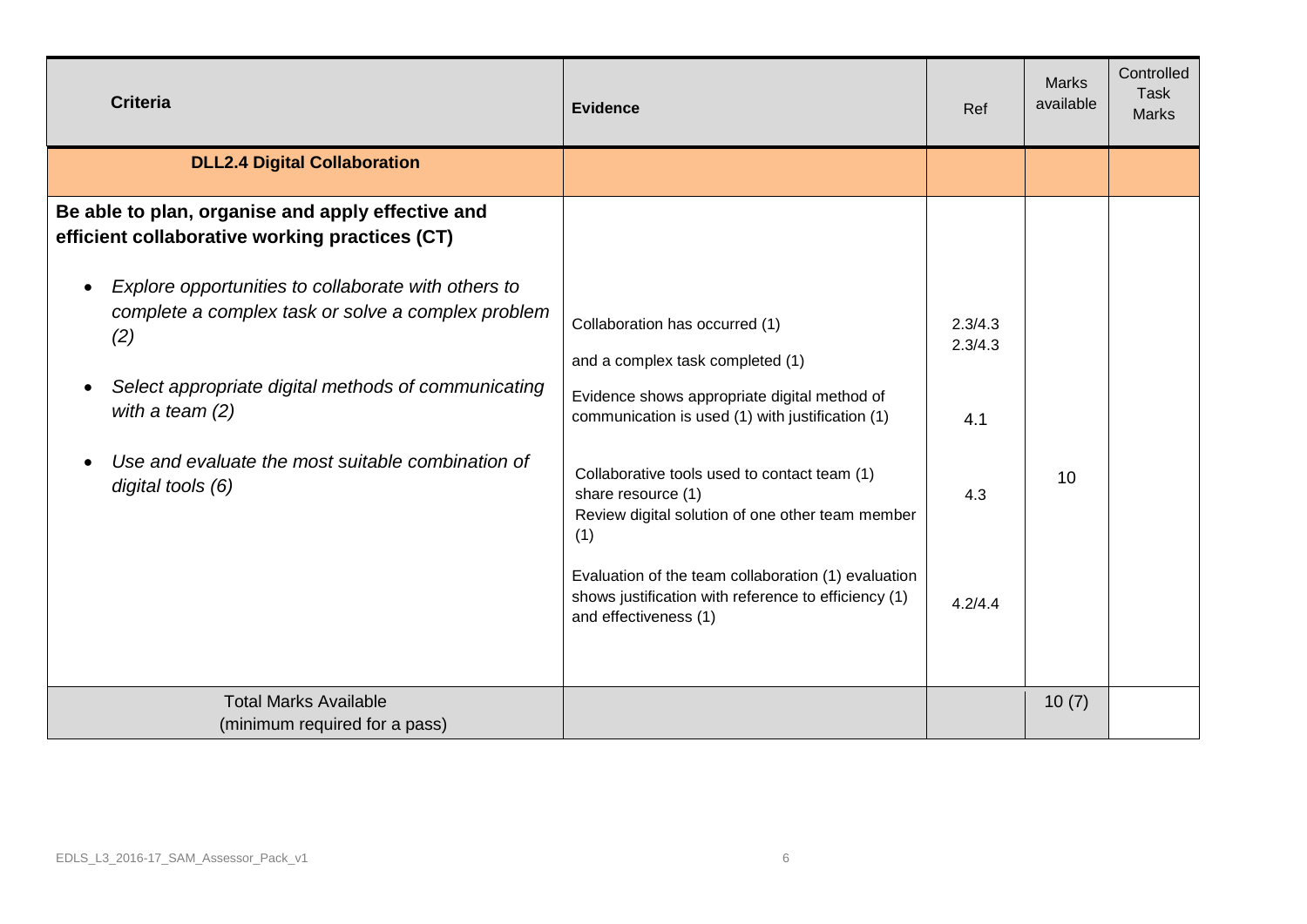| <b>DLL2.5 Digital Creativity</b>                                                                                                                                                                        |                                                                                                                                                                                                                                                                                                                                                                                                                                                |     |         |  |
|---------------------------------------------------------------------------------------------------------------------------------------------------------------------------------------------------------|------------------------------------------------------------------------------------------------------------------------------------------------------------------------------------------------------------------------------------------------------------------------------------------------------------------------------------------------------------------------------------------------------------------------------------------------|-----|---------|--|
| Be able to use a wide range of digital creative tools and<br>techniques to complete a complex task (CT)<br>Select digital creative tools and techniques to<br>$\bullet$<br>complete a complex task (12) | Creative digital solution that includes:<br>multimedia resource (promoting the Talent Show)<br>(1)<br>Level appropriate use of at least 5 techniques:<br>e.g. sound (that has been edited), image and/or<br>videos (edited), animation, hyperlinks, timing,<br>structure, template, formatting, accessibility (3)<br>Interactivity (allows questions from interested<br>parties to be posted and answered) (2)<br>Online form (entry form) (1) | 3.1 |         |  |
|                                                                                                                                                                                                         | Appropriate information from the research (1)<br>Creative digital solution is fully completed,<br>effective and suitable for the talent show (4) (if<br>one element is missing a max of 2 marks can be<br>awarded)<br>e.g. all hyperlinks and sound work, images are<br>clear and appropriately sized and positioned,<br>interactive element works correctly, online form is<br>fully functional                                               | 3.2 | 12      |  |
| <b>Total Marks Available</b><br>(minimum required for a pass)                                                                                                                                           |                                                                                                                                                                                                                                                                                                                                                                                                                                                |     | 12(9)   |  |
| <b>Total</b>                                                                                                                                                                                            |                                                                                                                                                                                                                                                                                                                                                                                                                                                |     | 40 (28) |  |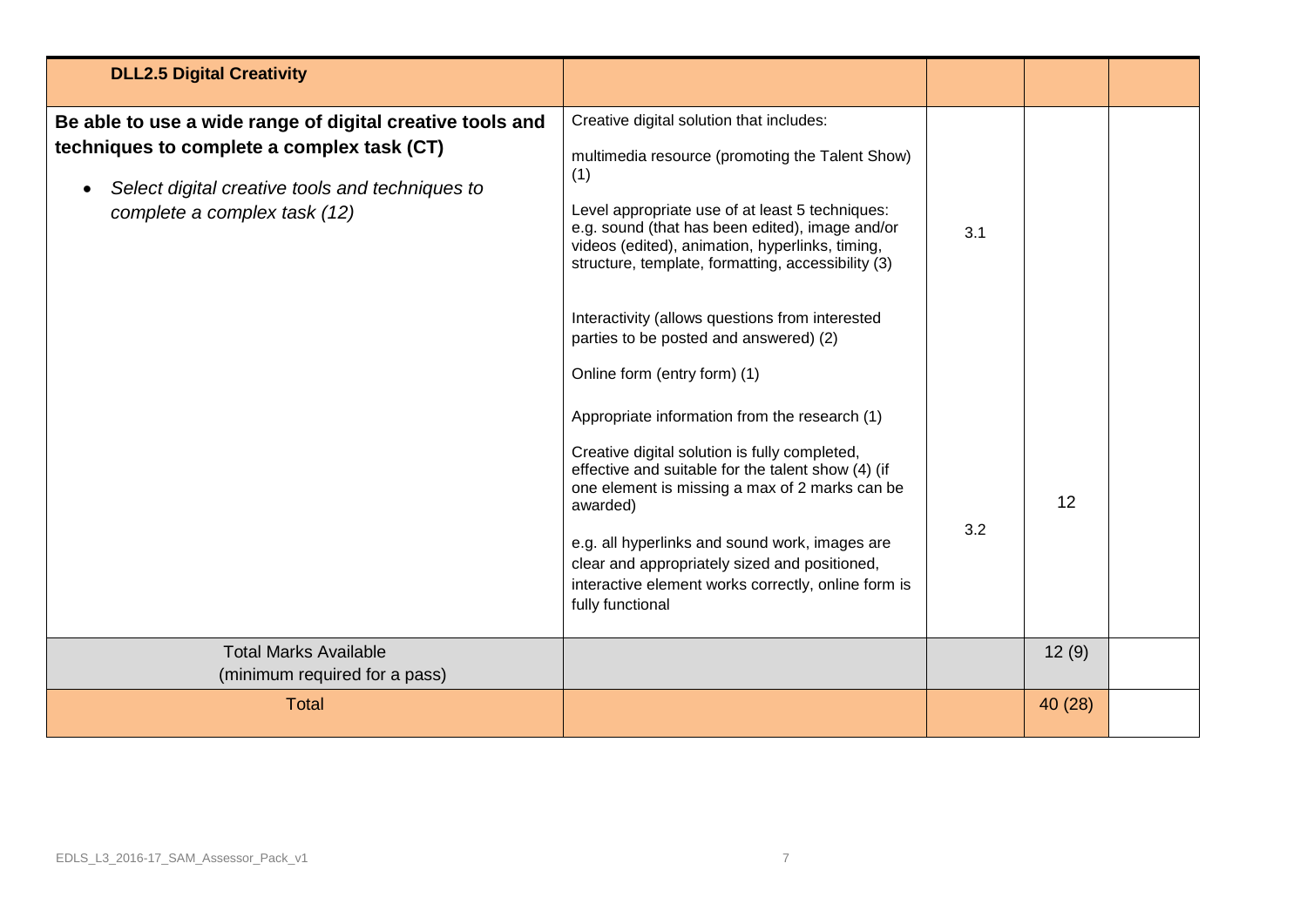| <b>Assessment Summary:</b><br><b>Controlled Task</b> | Marks<br>Available | <b>Marks</b><br>required for a<br>Pass | Marks<br>Awarded | Pass<br>Y/N |
|------------------------------------------------------|--------------------|----------------------------------------|------------------|-------------|
| <b>Digital Productivity</b>                          | 13                 | 9                                      |                  |             |
| <b>Digital Information Literacy</b>                  | 5                  | 3                                      |                  |             |
| <b>Digital Collaboration</b>                         | 10 <sup>1</sup>    | 7                                      |                  |             |
| <b>Digital Creativity</b>                            | 12                 | 9                                      |                  |             |
| <b>Total Mark - Controlled Task</b>                  | 40                 | 28                                     |                  |             |

| <b>Quality Assurance: Controlled Task</b> |  |       |  |
|-------------------------------------------|--|-------|--|
| <b>Assessor:</b>                          |  |       |  |
| Name:                                     |  |       |  |
| Signature:                                |  | Date: |  |
| Internal quality assurer (IQA):           |  |       |  |
| Feedback:                                 |  |       |  |
|                                           |  |       |  |
| Name:                                     |  |       |  |
| Signature:                                |  | Date: |  |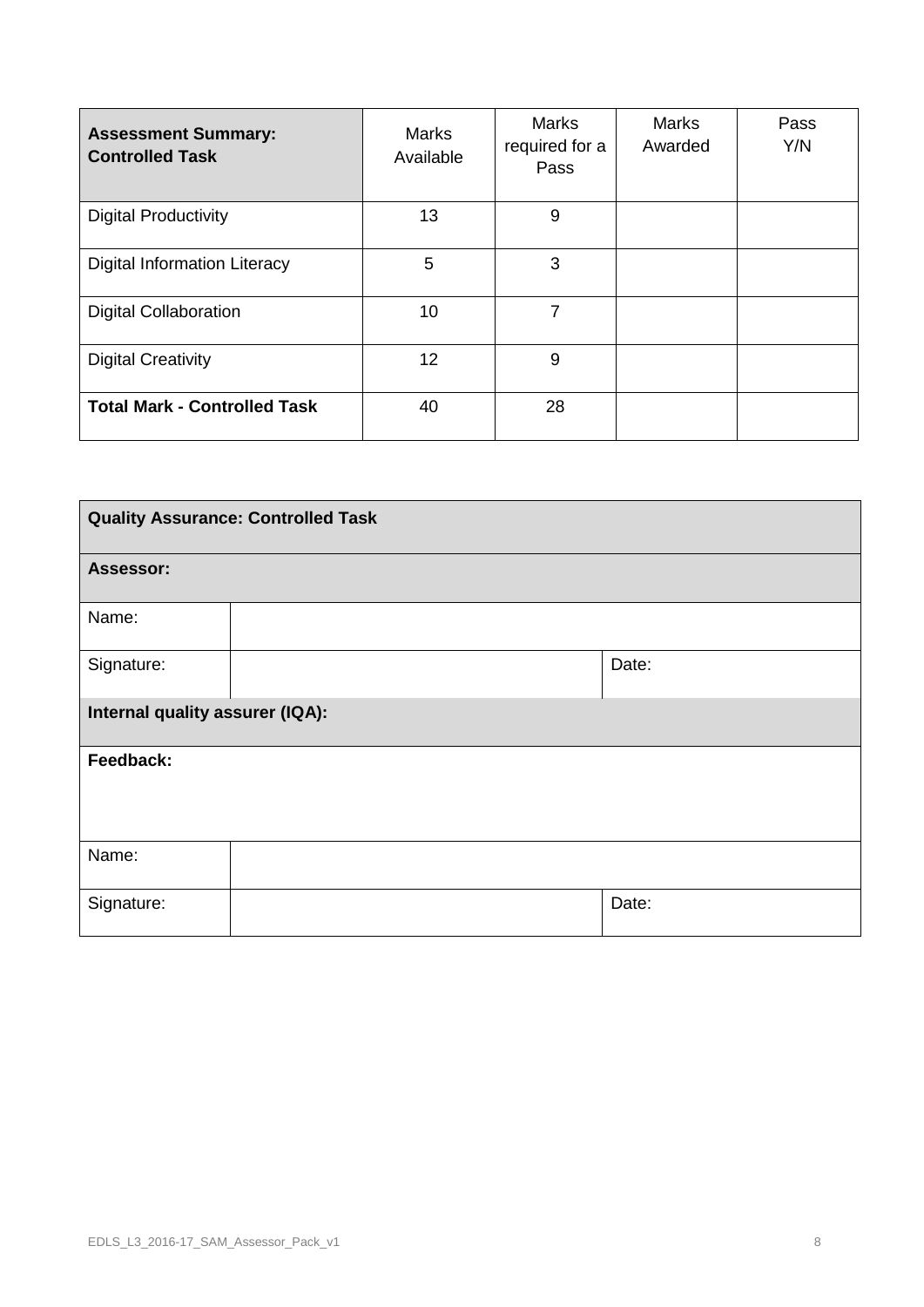## **Level 3 Structured Discussion Record: Talent Show**

### **Guidance:**

- Preparatory notes (verbal or written) should be submitted as supporting evidence
- All elements should be attempted by the candidate
- Assessors should ensure that each candidate has the opportunity to demonstrate the required knowledge.

**Date of discussion \_\_\_\_\_\_\_\_\_\_\_\_\_\_\_\_\_ Length of discussion \_\_\_\_\_\_\_\_\_\_\_\_\_\_\_\_\_\_**

| Group members if applicable (max of 4) |  |
|----------------------------------------|--|
|                                        |  |
|                                        |  |
|                                        |  |

### **Candidates must pass all elements in Table 1**

#### **Table 1:**

| <b>Confirm that the candidate:</b>                                                                                                                                                                                                                                                                                                                                                                                                               | <b>Pass</b> | <b>Comments and examples to</b><br>show how the candidate met<br>the criteria: |
|--------------------------------------------------------------------------------------------------------------------------------------------------------------------------------------------------------------------------------------------------------------------------------------------------------------------------------------------------------------------------------------------------------------------------------------------------|-------------|--------------------------------------------------------------------------------|
| Explained how to minimise risks for personal<br>and professional digital projects using a range<br>of protocols                                                                                                                                                                                                                                                                                                                                  |             |                                                                                |
| e.g. antivirus, password protection, spam filters,<br>encryption, correct permissioning, deleting<br>cookies, firewalls, deleting history, blocking<br>certain sites or people, backing up data,<br>performing regular updates, licensing resources<br>to Creative Commons, copyrighting any<br>resources that are not to be used<br>publically/replicated, compliance with legal and<br>organisational procedures including data<br>protection. |             |                                                                                |
| An explanation of at least 2 protocols.                                                                                                                                                                                                                                                                                                                                                                                                          |             |                                                                                |
| Evaluated how digital technologies, tools and<br>techniques enhanced the learning experience.                                                                                                                                                                                                                                                                                                                                                    |             |                                                                                |
| e.g.                                                                                                                                                                                                                                                                                                                                                                                                                                             |             |                                                                                |
| the advantages of using more than one device<br>to access and develop applications or saved<br>work, being able to conduct online research to<br>enrich and enhance learning.                                                                                                                                                                                                                                                                    |             |                                                                                |
| the disadvantage of relying on the internet or a<br>network, which may not be reliable                                                                                                                                                                                                                                                                                                                                                           |             |                                                                                |
| At least one advantage and one disadvantage<br>given.                                                                                                                                                                                                                                                                                                                                                                                            |             |                                                                                |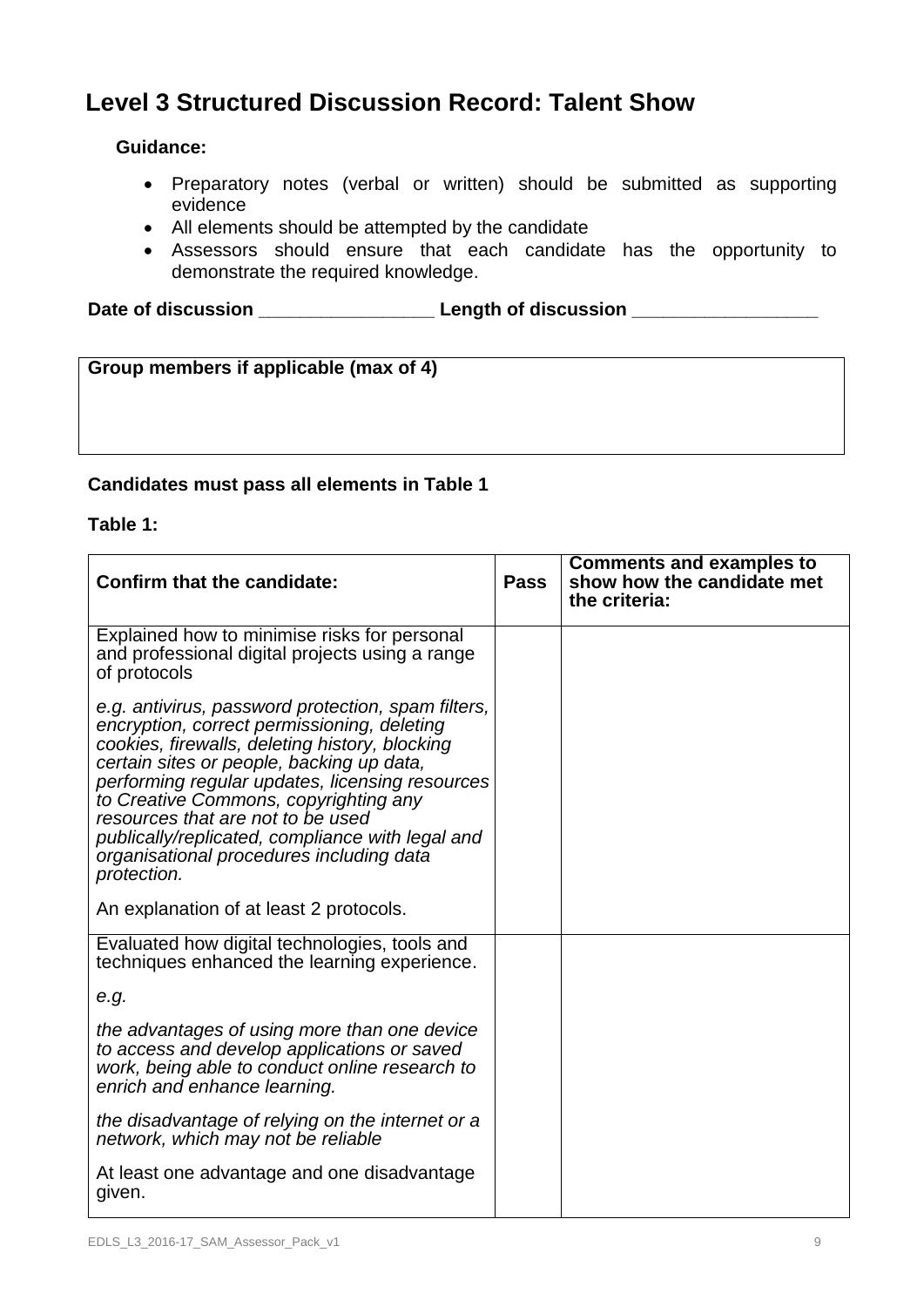## **Candidates must pass 2 out of 3 elements in Table 2:**

### **Table 2:**

| <b>Confirm that the candidate:</b>                                                                                                                                                        | <b>Pass</b> | <b>Comments and examples to show</b><br>how the candidate met the criteria: |
|-------------------------------------------------------------------------------------------------------------------------------------------------------------------------------------------|-------------|-----------------------------------------------------------------------------|
| Evaluated how well the technologies and<br>tools you used allowed them to meet the<br>requirements of this task                                                                           |             |                                                                             |
| e.g. advantages and disadvantages of<br>the combination of technologies and<br>tools used with justification for their<br>appropriateness.                                                |             |                                                                             |
| Evaluated the combination of at least 1<br>technology and 1 tool using least 1<br>advantage and disadvantage with<br>justification.                                                       |             |                                                                             |
| Analysed digital sources of information<br>with reference to how search engine<br>results are manipulated by a variety of<br>processes.                                                   |             |                                                                             |
| e.g. how the results of the searches<br>within the task have been influenced by<br>search engine optimisation.                                                                            |             |                                                                             |
| At least 1 example given.                                                                                                                                                                 |             |                                                                             |
| Compared a range of online<br>collaborative tools (at least 3<br>synchronous and 3 asynchronous).                                                                                         |             |                                                                             |
| Potential security issues as well as<br>accessibility has been explored, e.g.<br>some collaborative tools allow users to<br>track the history, while others can be<br>edited anonymously. |             |                                                                             |
| At least 3 synchronous and 3<br>asynchronous tools compared.                                                                                                                              |             |                                                                             |